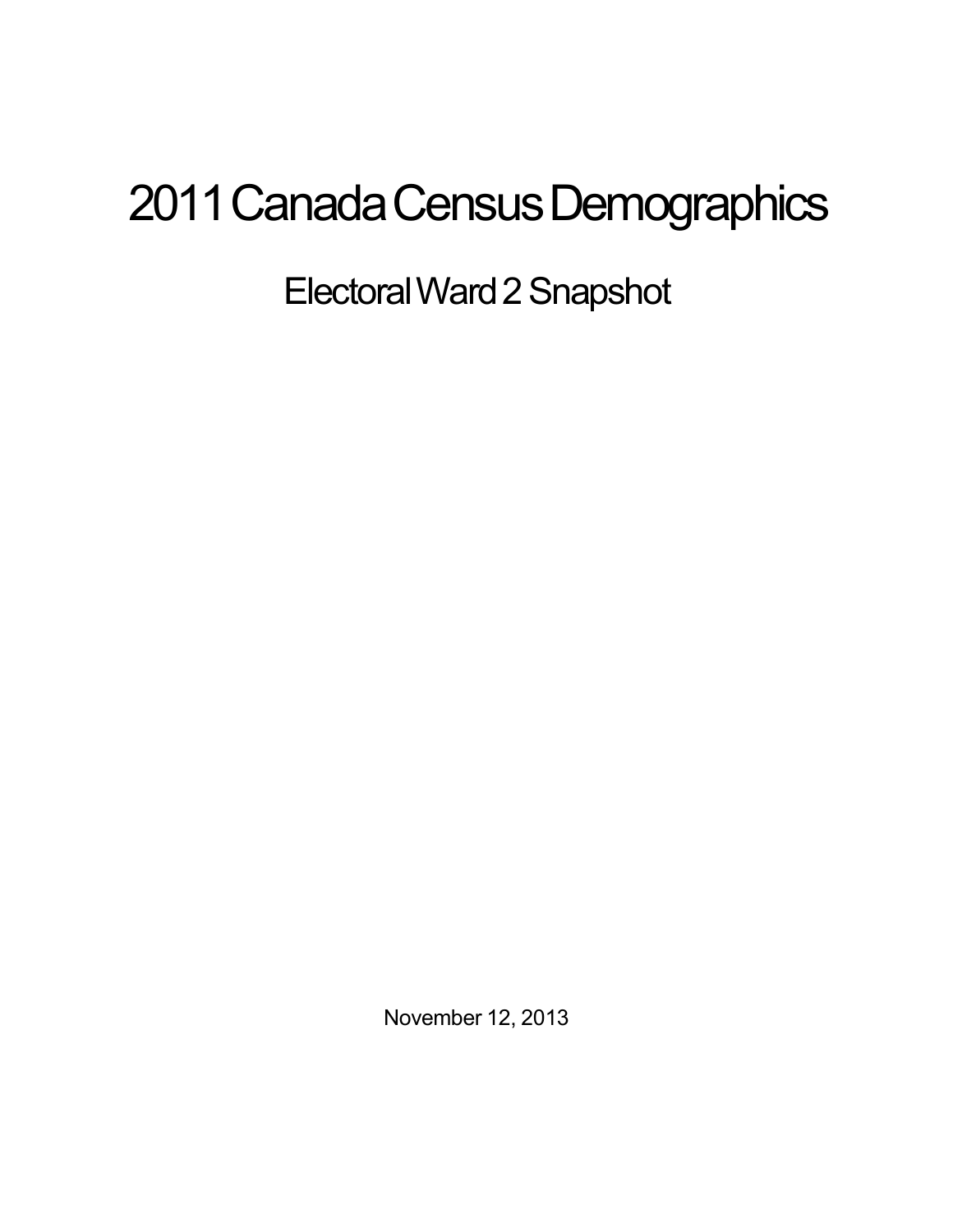Prepared by City of Windsor Planning Dept

## **Table of Contents**

| WARD 2 |  |
|--------|--|
|        |  |
|        |  |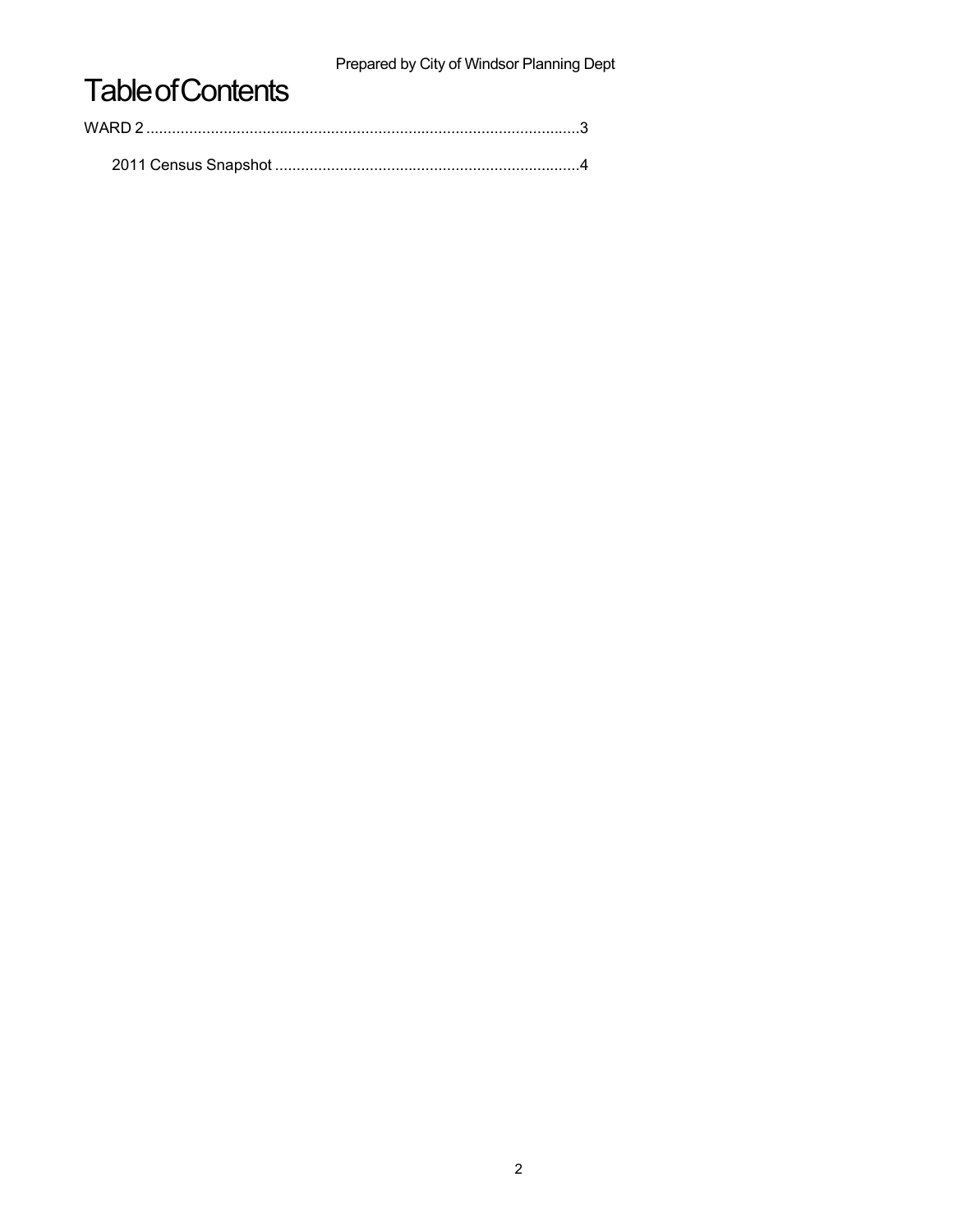Prepared by City of Windsor Planning Dept WARD 2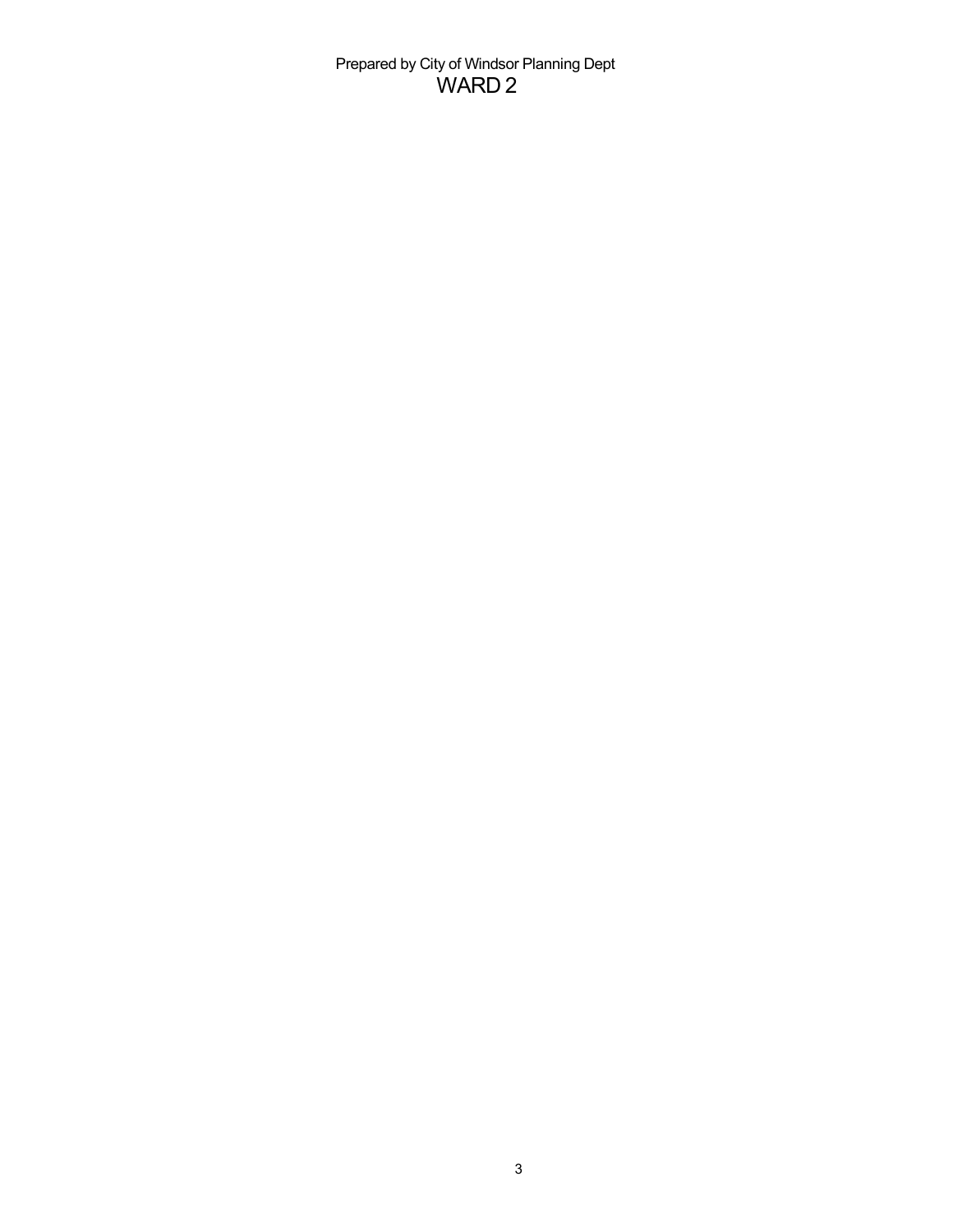## Prepared by City of Windsor Planning Dept 2011 Census Snapshot

| 2011 Census<br><b>Snapshot</b> | <b>WARD 2</b>  |     |
|--------------------------------|----------------|-----|
|                                |                | %   |
| <b>Total Population</b>        | 20.042         |     |
| Males                          | 10,122 51%     |     |
| Females                        | 9,920 49%      |     |
|                                |                |     |
| 2011 Population by Age         | 20,042         |     |
| 0 to 4 years                   | 1,182          | 6%  |
| 5 to 9 years                   | 1,022          | 5%  |
| 10 to 14 years                 | 1,057          | 5%  |
| 15 to 19 years                 | 1.428          | 7%  |
| 20 to 24 years                 | 2,737          | 14% |
| 25 to 29 years                 | 1,889          | 9%  |
| 30 to 34 years                 | 1,142          | 6%  |
| 35 to 39 years                 | 1,141          | 6%  |
| 40 to 44 years                 | 1,152          | 6%  |
| 45 to 49 years                 | 1,385          | 7%  |
| 50 to 54 years                 | 1,323          | 7%  |
| 55 to 59 years                 | 1,060          | 5%  |
| 60 to 64 years                 | 1,022          | 5%  |
| 65 to 69 years                 | 7691           | 4%  |
| 70 to 74 years                 | 528            | 3%  |
| 75 to 79 years                 | 520            | 3%  |
| 80 to 84 years                 | 363            | 2%  |
| 85 years and over              | 329            | 2%  |
|                                |                |     |
| Average age                    | 37.2           |     |
| Median age                     | 33.0           |     |
| Dominant age group             | 20 to 24 years |     |
|                                |                |     |
| <b>Families</b>                | 4,725          |     |
| Persons per family             | 3.0            |     |
|                                |                |     |
| Two-parent families            | 3,208 68%      |     |
| With no children at            | 1,626 34%      |     |
| home                           |                |     |
| With children at home          | 1,557 33%      |     |
| Lone-parent familiies          | 1,509 32%      |     |
|                                |                |     |
| Children per family            | 1.2            |     |
|                                |                |     |